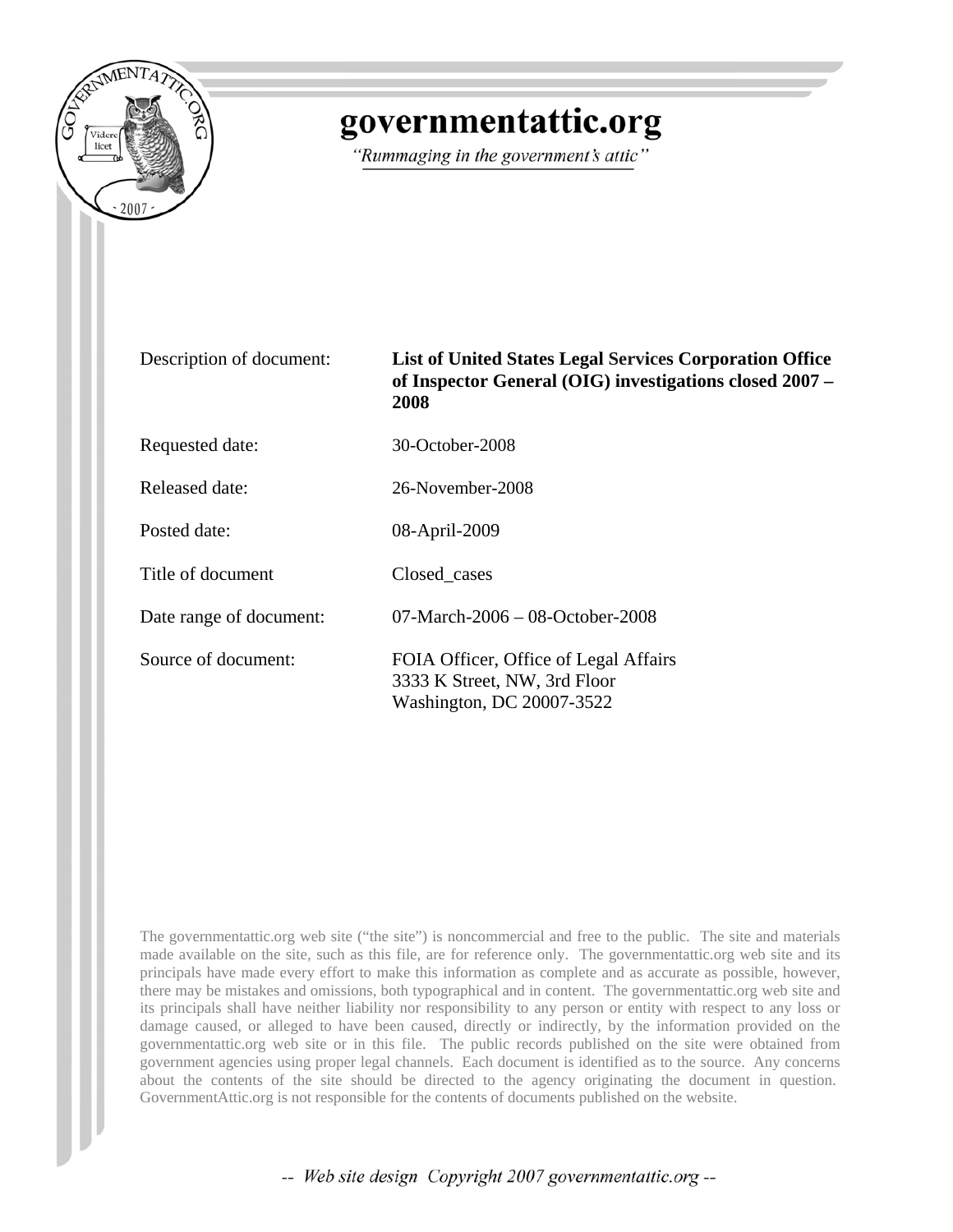

Inspector General Jeffrey E. Schanz

November 26, 2008

Re: FOIA Request 2008-26

This is in response to your Freedom of Information Act (FOIA) request, received in this office on October 30, 2008, for a list of OIG investigations closed between January 1,2007 and the present.

Enclosed please find a list of OIG investigations closed during the relevant period. There are eight pages responsive to your request, all of which are being released in part.

Information has been withheld from the enclosed documents pursuant to Exemption 7(A) the FOIA, 5 U.S.C. § 552(b)(7)(A), which protects information compiled for law enforcement purposes, the release of which "could reasonably be expected to interfere with enforcement proceedings." Although the withheld information concerns a closed OIG investigation, release of the information could reasonably be expected to interfere with an investigation of the same issues currently pending in LSC's Office of Compliance and Enforcement.

In addition, information has been withheld pursuant to Exemption  $7(C)$  of the FOIA, 5 U.S.C.  $\S 552(b)(7)(C)$ , which protects information compiled for law enforcement purposes, the release of which "could reasonably be expected to constitute an unwarranted invasion of personal privacy." The withheld material consists of names and identifying information concerning person(s) of investigative interest; employees of grantees; and other individuals.

If you are dissatisfied with this response you may appeal, within 90 days of your receipt of this letter, to:

> Jeffrey E. Schanz, Inspector General Legal Services Corporation 3333 K St., N.W., 3<sup>rd</sup> Floor Washington, DC 20007

> > 3333 K Street, NW 3rd Floor Washington, DC 20007-3522 Phone 202.295.1500 Fax 202.337.6616 www.oig.lsc.gov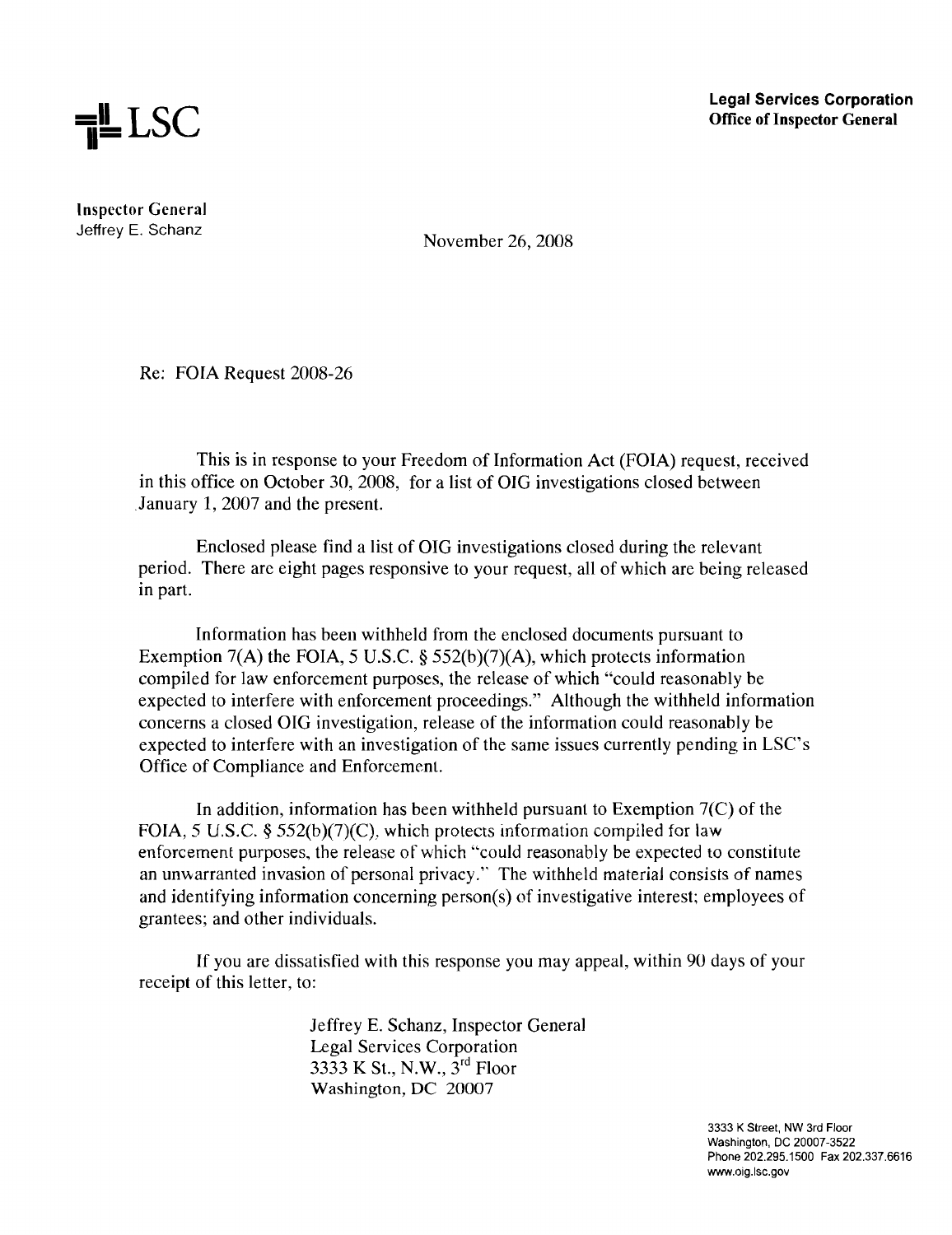Both the envelope and the letter must be clearly marked "Freedom of Information Act Appeal."

Respectfully,

'<br>V

Thomas P. Hester, Jr. Associate Counsel Office of Inspector general Legal Services Corporation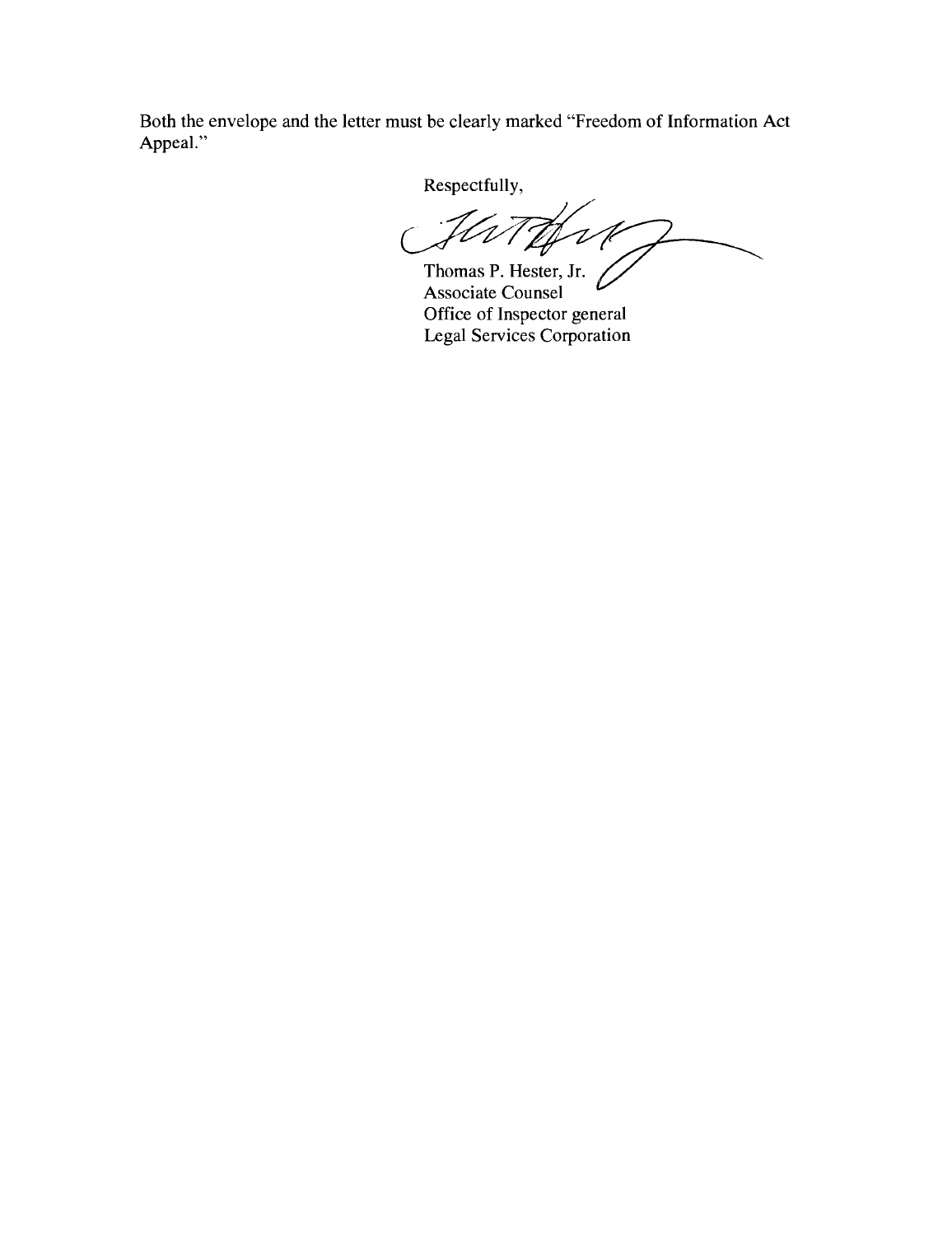$\bar{\mathbf{v}}$   $\bar{\mathbf{w}}$ 

 $\sim$ 

 $-7(2)$ 

 $\tau(c)$ 

|             |                            | Subject/Grante  |                |            | Subject FinDate OpenedDate Closed | <b>Type Case</b>                              | <b>Allegation</b>                                       |          |
|-------------|----------------------------|-----------------|----------------|------------|-----------------------------------|-----------------------------------------------|---------------------------------------------------------|----------|
| Case No     | <b>Title</b>               | e               |                |            |                                   |                                               |                                                         |          |
|             | Congressional -            |                 |                | 3/7/2006   |                                   | 3/30/2007 Conflict of Interest                | Conflict of Interest                                    |          |
| 06-009      |                            |                 |                |            |                                   |                                               | Stolen NLS checks forged and deposited into Bank        |          |
|             | Nevada Legal               | Nevada Legals   |                | 5/18/2006  | 8/31/2007 Theft                   |                                               | America account                                         |          |
| 06-011      | Services                   | Services        |                |            |                                   |                                               | Barnett made misstatements to congress relate to        |          |
|             |                            |                 |                |            |                                   |                                               | travel to Ireland to attend a conference. It is alleged | 7(e)     |
|             |                            |                 |                |            |                                   |                                               | that Barnett flew 1st class instead of using the        |          |
|             |                            |                 |                |            |                                   |                                               | government air fare from DC to Shannon Airport,         |          |
|             |                            |                 |                |            |                                   | 6/7/2007 Misuse of Grant Funds                | Ireland.                                                |          |
| 106-014     | Congressional - 01 Barnett |                 | <b>Helaine</b> | 6/5/2006   |                                   |                                               | An administrative employee used client trust funds to   | $1^{c})$ |
|             |                            |                 |                |            |                                   |                                               | pay a \$590.00 T-mobile cellular phone bill; has been   |          |
|             |                            |                 |                |            |                                   |                                               | accepting collect telephone calls from                  |          |
|             | Legal Services of          |                 |                |            |                                   |                                               | who is incarcerated (\$165); used postage for           |          |
|             | Alabama                    |                 |                |            |                                   | 4/16/2007 Theft of funds                      | personal use (\$4.00)                                   |          |
| 06-016      | Birmingham office          |                 |                | 9/8/2006   |                                   |                                               | Based on Hotline - IPA reports - Risk Analysis          |          |
|             |                            |                 |                |            |                                   |                                               | preform limited field review and testing to detect      |          |
|             | <b>Financial Risk</b>      |                 |                | 10/25/2006 |                                   | 3/28/2008 Project - Financial Risk Assessment | indicators of thefts and embezzlements                  |          |
| 07-001      | Assessment                 | Select Grantee  |                |            |                                   |                                               | reated time records and case records in                 |          |
|             |                            |                 |                |            |                                   |                                               | support of material subpoenaed by the OIG. Also,        | 7(t)     |
|             |                            |                 |                |            |                                   |                                               | nad no support in the case management                   |          |
|             |                            |                 |                | 12/1/2006  | 7/30/2007                         | <b>Obstruction of Justice/Audit</b>           | system for work activities that would justify salary.   |          |
| $ 07-002 $  |                            |                 |                |            |                                   |                                               | Prince is alleged to be on multiple city boards and     |          |
|             |                            |                 |                |            |                                   |                                               | charging time to ILS while attending and performing     |          |
|             | Indiana Legal              |                 |                | 1/23/2007  |                                   | 12/7/2007 Timecard fraud                      | duties related to the city boards.                      |          |
| 107-003     | Services                   |                 |                |            |                                   |                                               | On or about Dec 15, 2006 the Huntsville office was      |          |
|             |                            |                 |                |            |                                   |                                               | burglarized. One desktop computer, monitor and          |          |
|             |                            |                 |                |            |                                   |                                               | keyboard were stolen. Police were notified and report   |          |
|             |                            |                 |                |            |                                   |                                               | was made. Notice was also provided to the property      |          |
|             | Legal Services of          |                 |                |            |                                   |                                               | insurance carrier; efforts were made to secure the      |          |
| 07-004      | Alabama                    |                 |                | 2/5/2007   |                                   | 4/12/2007 Theft/loss of funds                 | area.                                                   |          |
|             |                            |                 |                |            |                                   |                                               | Information was provided to the OIG that employees      |          |
|             |                            |                 |                |            |                                   |                                               | at LANT were padding their travel expense               |          |
|             |                            |                 |                |            |                                   |                                               | reimbursements. It was alleged that this took place     |          |
|             |                            |                 |                |            |                                   |                                               | around the time period of 2003 when West Texas and      | 7(c)     |
|             | Legal Aid of               | Legal Aid of    |                |            |                                   |                                               | North Texas merged. Based on information obtained       |          |
|             | Northwest Texas            | Northwest       |                |            |                                   |                                               | was placed as<br>from LANT,                             |          |
| $107 - 005$ | <b>Risk Assessment</b>     | Texas           |                | 2/23/2007  |                                   | 3/16/2007 Risk Assessment                     | office.<br>their 1                                      |          |
|             | Texas Rural Legal          |                 |                |            |                                   |                                               | Survey to determine if office supply purchases were     |          |
| 07-006      | Aid                        | TRLA            |                | 3/9/2007   |                                   | 3/9/2007 Risk Assessment                      | proper.                                                 |          |
|             |                            |                 |                |            |                                   |                                               |                                                         |          |
|             | Inland Counties            | Inland Counties |                |            |                                   | Embezzlement - Monetary Loss - Client         |                                                         |          |
| 07-007      | Legal Services             | Legal Services  |                | 4/9/2007   |                                   | 9/13/2007 Trust funds                         | Custodian of trust fund overpaid client by \$1000.      |          |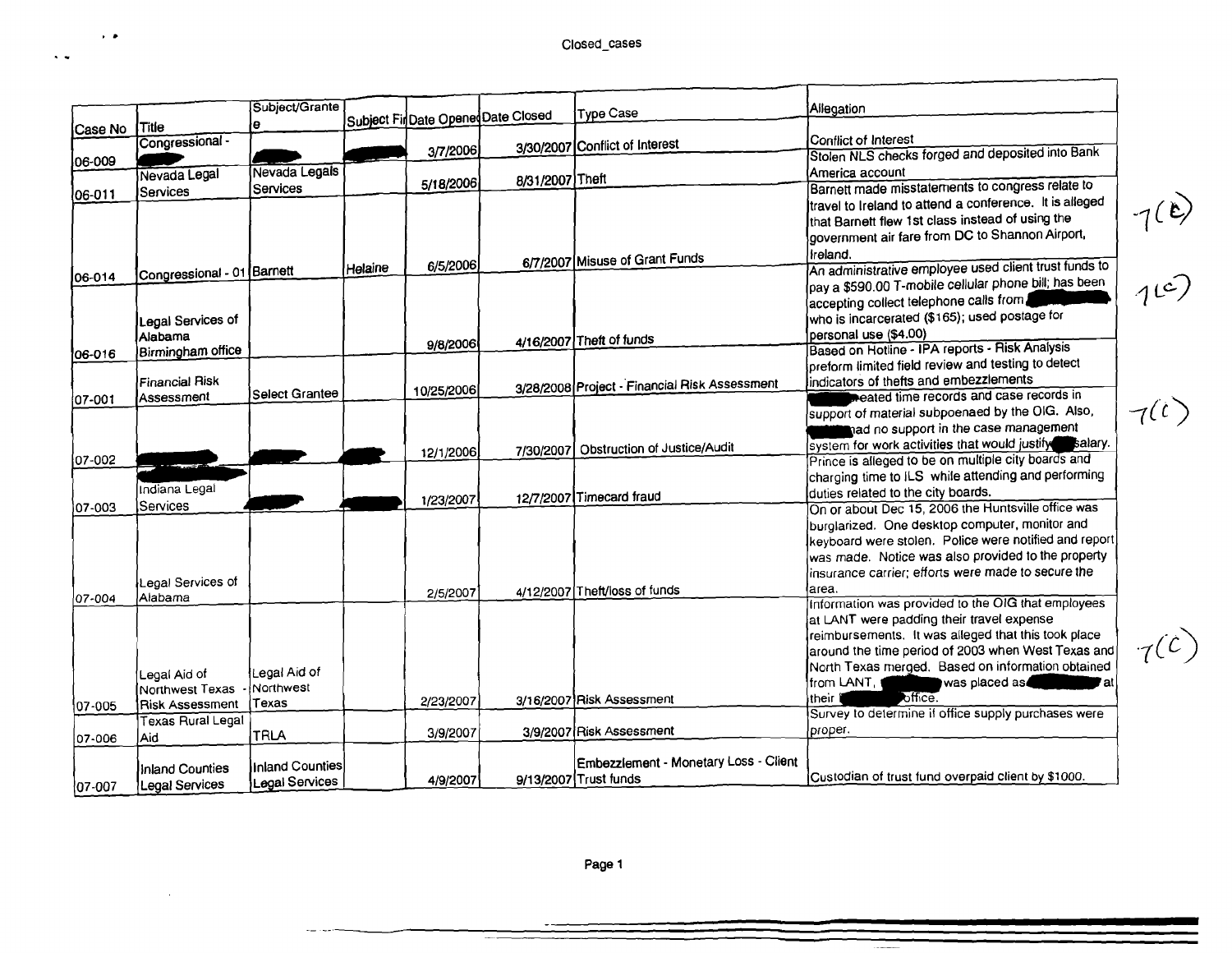$\hat{\mathcal{F}}_{\mathbf{p}}$ 

 $\mathbf{A}$ 

 $1(C)$ 

|            | Legal Services of<br>Oklahoma (Risk                               |                                                      |           |                      |                                   |                                                                                                                                                                                                                                                                                                                                                                                                                                                                                                                                          |            |
|------------|-------------------------------------------------------------------|------------------------------------------------------|-----------|----------------------|-----------------------------------|------------------------------------------------------------------------------------------------------------------------------------------------------------------------------------------------------------------------------------------------------------------------------------------------------------------------------------------------------------------------------------------------------------------------------------------------------------------------------------------------------------------------------------------|------------|
| 07-008     | Assessment)                                                       |                                                      | 5/10/2007 |                      | 8/31/2007 Risk Assessment Review  | <b>Risk Assessment</b>                                                                                                                                                                                                                                                                                                                                                                                                                                                                                                                   |            |
|            |                                                                   |                                                      |           |                      | Administrative - Employee -       | alleges sexual harassment and retaliation                                                                                                                                                                                                                                                                                                                                                                                                                                                                                                |            |
| 07-009     | <b>LSC INTERNAL</b>                                               |                                                      | 5/10/2007 |                      | 8/31/2007 Management Issue        | against management                                                                                                                                                                                                                                                                                                                                                                                                                                                                                                                       |            |
|            |                                                                   |                                                      |           |                      |                                   | Persons unknown broke into the vehicle of<br>and removed a Sony Cybershot digital camera<br>(serial # 9062199), a battery charger w/4 rechargable<br>batteries, 1 memory stick card reader and 1 nylon                                                                                                                                                                                                                                                                                                                                   | 7C         |
|            | Legal Services of                                                 |                                                      |           |                      |                                   | camera bag, black in color, which belonged to Legal                                                                                                                                                                                                                                                                                                                                                                                                                                                                                      |            |
|            | Alabama (Opelika                                                  |                                                      |           |                      |                                   | Services of Alabama.<br><b>EXAMPLE THE SCHOOL SECTIONS</b> reimbursing                                                                                                                                                                                                                                                                                                                                                                                                                                                                   |            |
| 107-010    | Office)                                                           |                                                      | 7/9/2007  |                      | 7/10/2007 Theft of gov't property | LAS for the loss.                                                                                                                                                                                                                                                                                                                                                                                                                                                                                                                        |            |
|            | Risk Assessment -<br>Legal Aid of North Legal Aid of              |                                                      |           |                      |                                   | In 2005 - 2006 an employee of LSND embezzled<br>\$36,000 in funds through the purchase of office<br>supplies. The purpose of this review was to address<br>the circumstances surrounding the loss and to assess<br>financial risk for petty cash, travel, payroll, office                                                                                                                                                                                                                                                                |            |
| 07-011     | lDakota                                                           | North Dakota                                         | 5/7/2007  |                      | 7/23/2007 Risk Assessment         | supplies and other expenses.                                                                                                                                                                                                                                                                                                                                                                                                                                                                                                             |            |
| $07 - 014$ | <b>PPI</b> Survey                                                 |                                                      | 8/16/2007 |                      | 3/10/2008 Special Project         |                                                                                                                                                                                                                                                                                                                                                                                                                                                                                                                                          |            |
| 07-015     | California Indian<br>Legal Services                               | California<br>Indian Legal<br>Services               | 8/16/2007 |                      | 4/3/2008 Compliance               | Program's participation in prohibited activities<br>including political activity, attorney compensation                                                                                                                                                                                                                                                                                                                                                                                                                                  |            |
| 07-016     | Kansas Legal<br>Services                                          | Kansas Legal<br>Services                             | 8/16/2007 |                      | 8/20/2007 Compliance              | KLS charged a financially eligible client fees for legal<br>services provided.                                                                                                                                                                                                                                                                                                                                                                                                                                                           |            |
| 07-017     | Land of Lincoln<br>Legal Assistance<br>Foundation<br>Neighborhood | Land of Lincoln<br>Legal<br>Assistance<br>Foundation | 8/16/2007 |                      | 12/7/2007 Compliance              | Land of Lincoln is in non-compliance by handling fee<br>generating cases, seeking attorneys fees, and<br>representing ineligible clients                                                                                                                                                                                                                                                                                                                                                                                                 |            |
| 07-019     | Legal Services<br>Program                                         | Neighborhood<br>Legal Services<br>(Program           |           |                      |                                   |                                                                                                                                                                                                                                                                                                                                                                                                                                                                                                                                          |            |
|            |                                                                   | Legal Aid                                            | 8/16/2007 |                      | 8/21/2007 Compliance              | NLSP is committing mal practice.                                                                                                                                                                                                                                                                                                                                                                                                                                                                                                         |            |
| 07-020     | Legal Aid Services Services of<br>of Oregon                       | Oregon                                               | 8/17/2007 |                      | 10/2/2007 Compliance              | LASO represented a client who was financially<br>ineligible. <b>Comparent Satisfied with OCE's response</b><br>and wants to contact Board member.                                                                                                                                                                                                                                                                                                                                                                                        | 7C)        |
|            |                                                                   | Alaska Legal<br><b>Services</b>                      |           |                      |                                   | It is alleged that <b>Contract to the ALSC</b> attorney<br>Ineide<br>out as a private attorney in order to<br>collect attorney fees and costs for an ALSC client,<br>R, as a result of a successful ALCS<br>lawsuit. It is further alleged that <b>the manufacturer of a</b><br>Motion for Fees and Costs to the Court, following<br>successful litigation, so that <b>complete</b> would<br>reimburse ALSC, and/or staff attorney<br><b>Repared co-counsel,</b><br><b>Exercising</b><br>knows ALSC is precluded from directly accepting | $7(\zeta)$ |
| 07-021     |                                                                   | Corporation                                          | 6/4/2007  | 6/12/2008 Compliance |                                   | attorney fees and costs.                                                                                                                                                                                                                                                                                                                                                                                                                                                                                                                 |            |

 $\sim$   $\sim$ 

 $\bullet$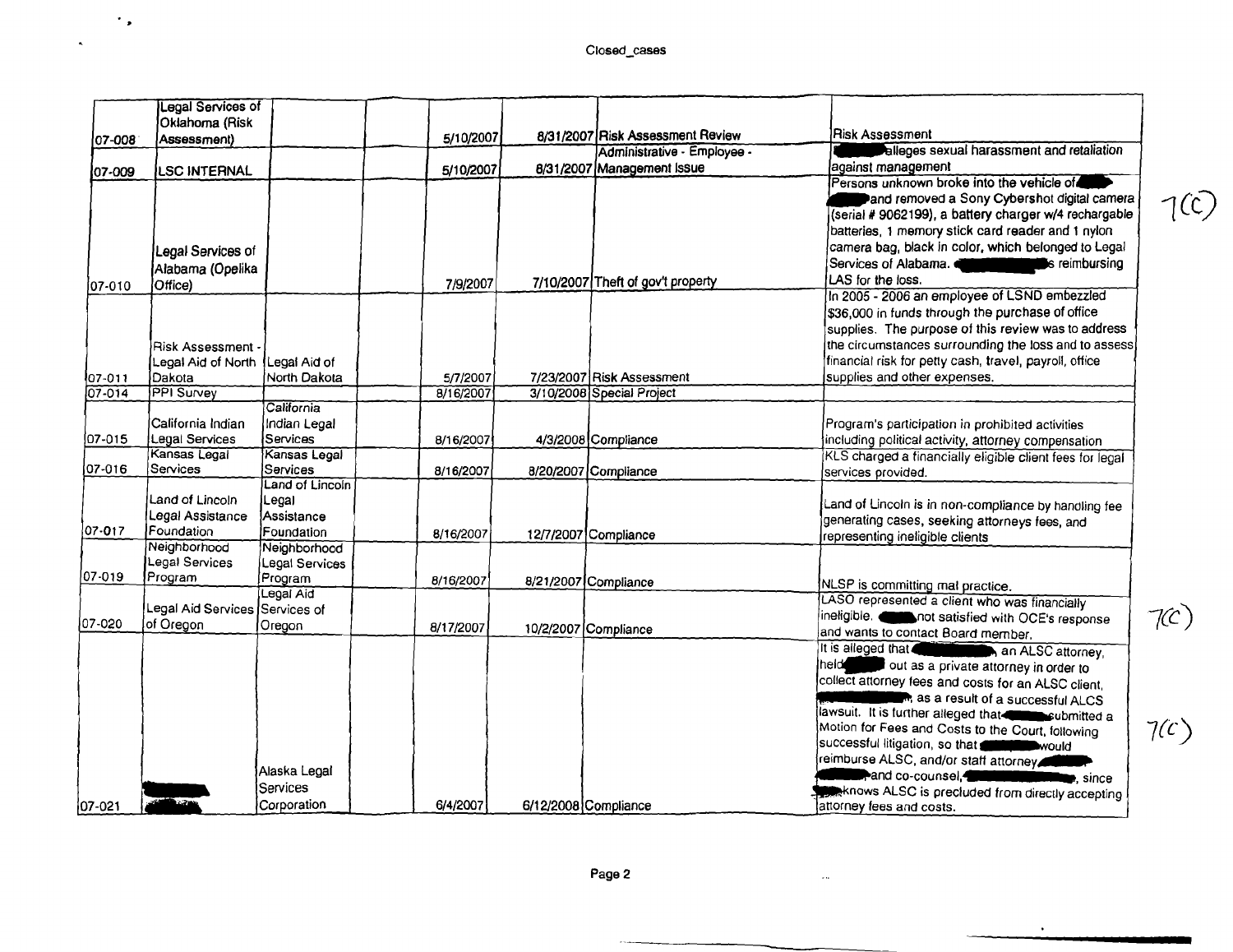$\star$  .

|             |                  |                      |           |                                    | CRLA Coachella filed a lawsuit against                    |      |
|-------------|------------------|----------------------|-----------|------------------------------------|-----------------------------------------------------------|------|
|             |                  |                      |           |                                    | for wrongful eviction of mobile home                      |      |
|             |                  |                      |           |                                    | tenants, that estaims was frivolous and retaliatory.      |      |
|             |                  |                      |           |                                    | stated that CRLA Coachella maintained a                   |      |
|             |                  |                      |           |                                    | contempt charge against and <b>the for two</b>            | 7(C) |
|             |                  |                      |           |                                    | years, without first filing papers, before dismissing the |      |
|             |                  |                      |           |                                    | charge, and later requested that and and be               |      |
|             |                  | CRLA-                |           |                                    | placed in jail without bail.                              |      |
|             |                  | Coachella            | 5/21/2007 | 6/28/2007 Compliance               | at OMLS.<br>alleges<br>$\blacksquare$ is a t              |      |
| 07-022      |                  |                      |           |                                    | numerous compliance and FWA violations by                 |      |
|             |                  |                      |           |                                    | program including travel abuses, inappropriate            |      |
|             |                  |                      |           |                                    | monetary and property donations to organizations &        | 7(c) |
|             |                  |                      |           |                                    | charities of management officials and Board               |      |
|             |                  |                      |           |                                    | members, nepotism, targeted outreach to                   |      |
|             |                  | Ocean                |           |                                    | undocumented immigrants, and unlawful law practice        |      |
|             | Ocean Monmouth   | <b>IMonmouth</b>     |           |                                    |                                                           |      |
|             | Legal Services   | Legal Services       | 8/21/2007 | 3/3/2008 Compliance                | by law graduates.                                         |      |
| 07-023      |                  |                      |           |                                    | ILS, represented several plaintiffs in the above-         |      |
|             |                  |                      |           |                                    | mentioned lawsuit and then represented these same         | 7(c) |
|             |                  |                      |           |                                    | plaintiff's in a class action lawsuit in private          |      |
|             |                  |                      |           |                                    | capacity. The class action is near settlement and         |      |
|             | Fort Hall        |                      |           |                                    | requested that any settlements for plaintiffs             |      |
|             | Landowners V.    |                      |           |                                    | that cannot be located should be given to ILS (cy         |      |
|             | Bureau of Indian | Ildaho Legai         |           |                                    | pres) because it performed the bulk of the litigation.    |      |
| 07-027      | <b>Affairs</b>   | Services             | 6/6/2007  | 9/24/2007 Compliance               |                                                           |      |
|             |                  | <b>Massachusetts</b> |           |                                    |                                                           |      |
|             | Massachusetts    | Justice              |           |                                    | alleges numerous LSC program violations.                  |      |
| 07-028      | Justice Program  | Program              | 8/31/2007 | 6/6/2008 Compliance                | z stated that                                             |      |
|             |                  |                      |           |                                    | conducted an off-site affair with                         | KC)  |
|             |                  |                      |           |                                    | a co-worker, from the buring work hours,                  |      |
|             |                  | North Penn           |           | Time and leave fraud Professional  | which was faciliated by another employee,                 |      |
|             | North Penn Legal | Legal Services       | 7/16/2007 | 12/12/2007 Misconduct              |                                                           |      |
| 07-030      | Services         |                      |           |                                    | LAW reported that a charge was made on their              |      |
|             |                  |                      |           |                                    | corporate credit card for \$1450.91 for a purchase        |      |
|             |                  |                      |           |                                    | from TESCO Insurance. LAW saw the charge on               |      |
|             |                  |                      |           |                                    | their statement and contacted the card company to         |      |
|             |                  |                      |           |                                    | remove that transaction as it was not their's. The        |      |
|             |                  |                      |           |                                    | account is frozen and LAW is waiting for a listing of     |      |
|             |                  | Legal Action of      |           |                                    | charges to see if other fraudulent charges were           |      |
|             | Legal Action of  | Wisconsin, Inc.      | 9/5/2007  | 9/6/2007 Theft - Credit Card Fraud | made.                                                     |      |
| $ 07 - 031$ | Wisconsin, Inc.  |                      |           |                                    | On or about 8/15/2007 a theft occurred at the office of   |      |
|             |                  |                      |           |                                    | LAWO. LAWO reported two carneras, two laptops,            |      |
|             |                  | Legal Aid of         |           |                                    | two battery chargers, one USB camera cord and one         |      |
|             | Legal Aid of     | Western Ohio         | 9/5/2007  | 10/4/2007 Theft of Property        | USB cord for a scanner.                                   |      |
| 07-032      | Western Ohio     |                      |           |                                    |                                                           |      |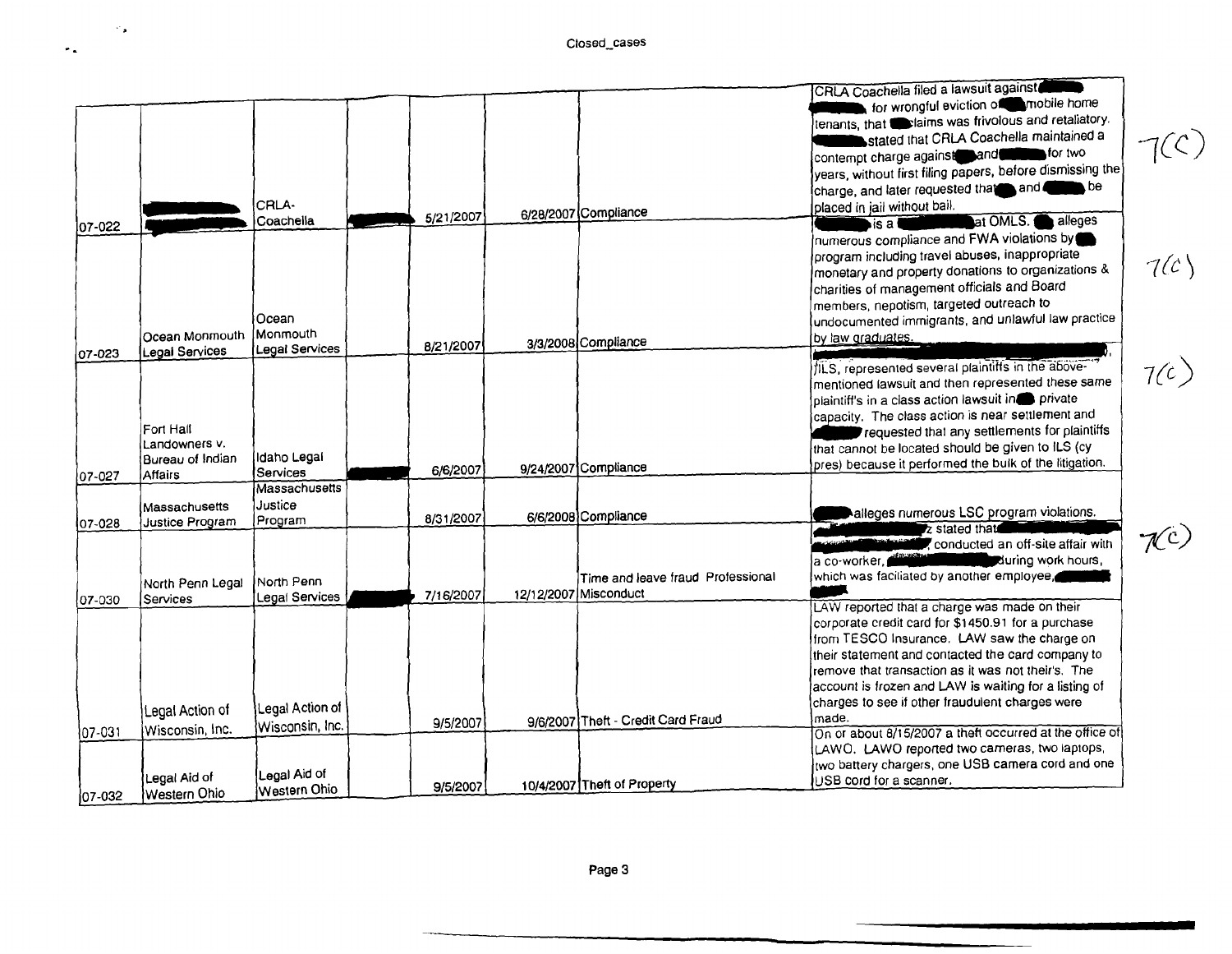$\langle \cdot \rangle_{\sigma}$ 

 $\sim$  .

|         | Puerto Rico Legal                |                             | 9/12/2007  |                       | 11/1/2007 Theft of Property          | <b>Pfrom Puerto Rico Legal Service (PRLS) reported</b><br>the theft of their building's Air Condenser Units.<br>Police report taken.<br>requested attorneys'<br>claims that                                                          | 7 <sup>(c)</sup> |
|---------|----------------------------------|-----------------------------|------------|-----------------------|--------------------------------------|--------------------------------------------------------------------------------------------------------------------------------------------------------------------------------------------------------------------------------------|------------------|
| 07-033  | <b>Services</b>                  |                             |            |                       |                                      | fees, in violation of 45 CFR 1642, under the guise of                                                                                                                                                                                |                  |
|         |                                  |                             | 9/24/2007  |                       | 12/26/2007 Compliance                | "reasonable expenses."                                                                                                                                                                                                               |                  |
| 07-034  |                                  | <b>ALSC</b>                 |            |                       |                                      | CRLA-Fresno has violated the LSC Act, LSC                                                                                                                                                                                            |                  |
|         |                                  |                             |            |                       |                                      | regulations, and federal appropriations law<br>restrictions by: 1) engaging in fee-generating cases-                                                                                                                                 |                  |
|         |                                  |                             |            |                       |                                      | $\left[1609; 2\right)$ participating in class action litigation-1617; 3)                                                                                                                                                             |                  |
|         |                                  |                             |            |                       |                                      | failure to identify all plaintiffs by name; 4) providing                                                                                                                                                                             |                  |
|         |                                  |                             |            |                       |                                      | legal assistance to illegal aliens and aliens not                                                                                                                                                                                    |                  |
|         |                                  |                             |            |                       |                                      | present in the United States-1626; and 5) initiating                                                                                                                                                                                 |                  |
|         |                                  |                             |            |                       |                                      | litigation on behalf of unidentified inviduals without                                                                                                                                                                               |                  |
|         | CRLA v. Global                   |                             |            |                       |                                      | first having established their eligibility.                                                                                                                                                                                          | $\neg$ (c)       |
|         | Horizons, Inc.                   | CRLA-Fresno                 | 10/16/2007 |                       | 1/17/2008 Compliance                 | using the color of office named<br><b>,</b> a                                                                                                                                                                                        |                  |
| 08-001  |                                  |                             |            |                       |                                      | as beneficiaries on a<br>and a                                                                                                                                                                                                       |                  |
|         |                                  |                             |            | 9/3/2008 Fraud        |                                      | clients will.                                                                                                                                                                                                                        |                  |
| 108-002 |                                  |                             | 11/5/2007  |                       |                                      | sent to the ED of<br>OIG was "cc" on an email                                                                                                                                                                                        |                  |
|         |                                  |                             |            |                       |                                      | Indiana Legal Services. <b>Common questions whether</b>                                                                                                                                                                              |                  |
|         |                                  |                             |            |                       |                                      | denial of request for representation was related to the                                                                                                                                                                              | $\gamma(\ell)$   |
|         |                                  | IIndiana Legal              |            |                       |                                      | fact that the opposing counsel in case had<br>previously held a fundraiser for the program.                                                                                                                                          |                  |
| 08-003  | Indiana Legal<br><b>Services</b> | Services                    | 11/15/2007 |                       | 8/28/2008 Compliance                 | LAFLA has been involved in political activity and                                                                                                                                                                                    |                  |
|         |                                  |                             |            |                       |                                      | organizing. LAFLA helped the Los Angeles Taxi                                                                                                                                                                                        |                  |
|         |                                  |                             |            |                       |                                      | Workers Alliance (LATWA) organize into a union in                                                                                                                                                                                    |                  |
|         |                                  |                             |            |                       |                                      | an employment attorney with<br>2005. ∎                                                                                                                                                                                               | $q(\mathbf{c})$  |
|         |                                  |                             |            |                       |                                      | LAFLA testified before the LA City Counsel on behalf                                                                                                                                                                                 |                  |
|         | Legal Aid                        | Legal Aid!<br>Foundation of |            |                       |                                      | of LAFLA regarding raising taxi meter rates and gas                                                                                                                                                                                  |                  |
|         | Foundation of Los<br>Angeles     | Los Angeles                 | 11/15/2007 | 11/20/2007 Compliance |                                      | surcharge.                                                                                                                                                                                                                           |                  |
| 108-004 | Capital Area Legal               |                             |            |                       |                                      |                                                                                                                                                                                                                                      |                  |
|         | Services                         | Capital Area                |            |                       |                                      |                                                                                                                                                                                                                                      |                  |
|         | Corporation - Risk               | Legal Services              |            |                       |                                      | <b>Risk Assessment Review</b>                                                                                                                                                                                                        |                  |
| 08-005  | Assessment                       | Corp                        | 11/15/2007 |                       | 12/12/2007 Project - Risk Assessment | presented vocational                                                                                                                                                                                                                 |                  |
|         |                                  |                             |            |                       |                                      | ۵۴<br>lexpert, A                                                                                                                                                                                                                     |                  |
|         |                                  |                             |            |                       |                                      | Social Security adjudication hearing on October 17,                                                                                                                                                                                  |                  |
|         | Office of                        |                             |            |                       |                                      | 2006. <b>Committee of the Committee of the Committee of the Committee of the Committee of the Committee of the Committee of the Committee of the Committee of the Committee of the Committee of the Committee of the Committee o</b> | 7 <sup>(c)</sup> |
|         |                                  |                             |            |                       |                                      | vocational expert in that is neither certified with                                                                                                                                                                                  |                  |
|         | Adjudication and                 |                             |            |                       |                                      | the American Board of Vocational Experts or with the                                                                                                                                                                                 |                  |
|         | Review Social                    |                             |            |                       |                                      | National Registry of Experts and does have a                                                                                                                                                                                         |                  |
|         | Security, State of               | none                        | 11/19/2007 | 11/19/2007            |                                      | valid license to practice as a vocational expert.                                                                                                                                                                                    |                  |
| 108-006 | Michigan                         |                             |            |                       |                                      |                                                                                                                                                                                                                                      |                  |

 $7^{(c)}$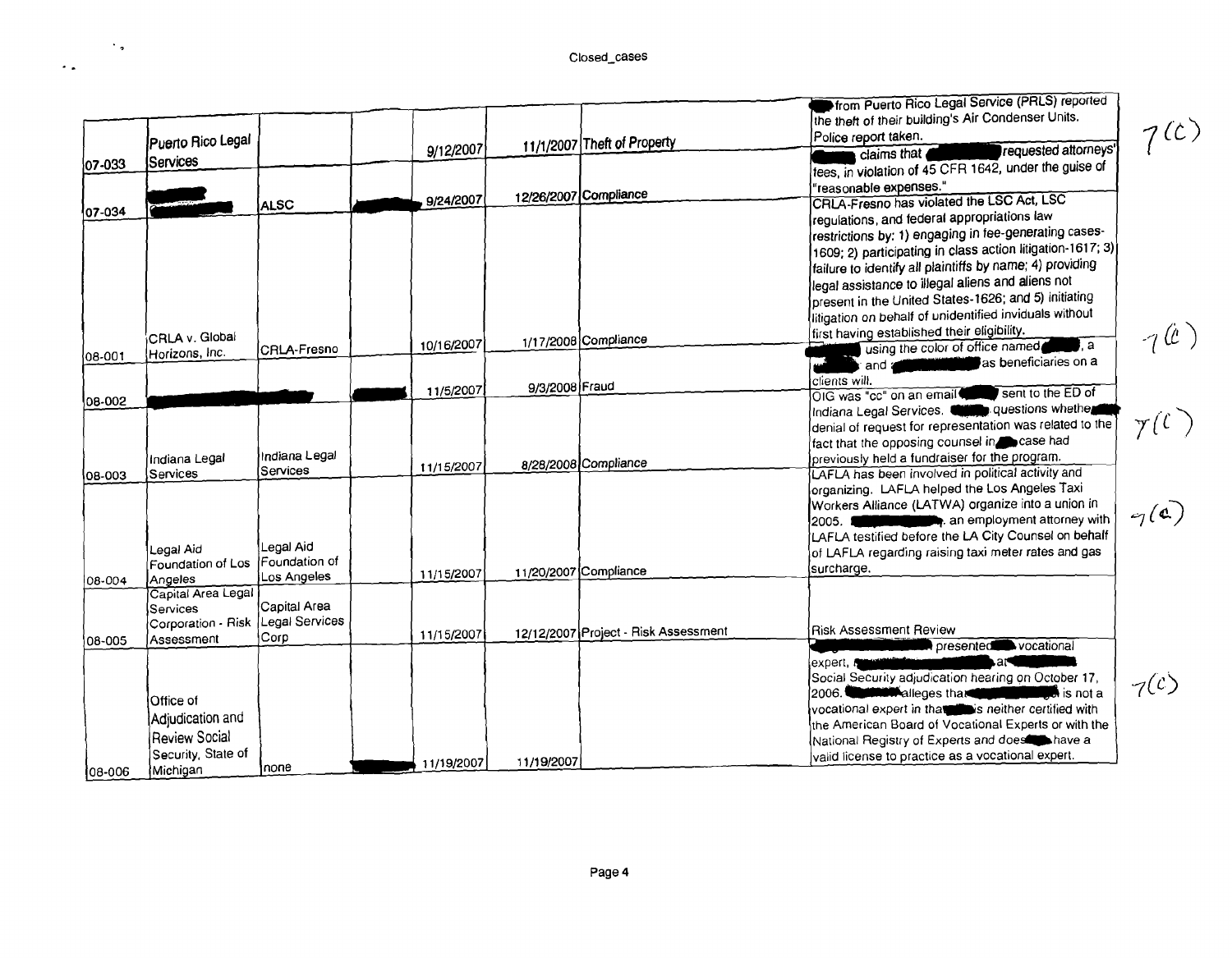$\cdot$  ,

 $\epsilon$  .

|              |                                    |                                     |            |                        | pt the                                                                                                                                                                                                                                                                                                                                                                                                                                                                                                                                                                                                                                                                                                      |      |
|--------------|------------------------------------|-------------------------------------|------------|------------------------|-------------------------------------------------------------------------------------------------------------------------------------------------------------------------------------------------------------------------------------------------------------------------------------------------------------------------------------------------------------------------------------------------------------------------------------------------------------------------------------------------------------------------------------------------------------------------------------------------------------------------------------------------------------------------------------------------------------|------|
|              |                                    |                                     |            |                        | Castlewood Field Office, has allegedly engaged in<br>professional misconduct with<br>computer consultant, by commencing an affair with<br>in Summer 2006, nepotism in awarding contracts<br>to to firm,<br>potentially in violation of 16 CFR 1630 (Costs<br>Standards and Procedures), and represented<br>in divorce proceeding, although not income<br>ineligible, in violation of 45 CFR 1611 (Financial<br>Eligibility), and without permission from<br>$\mathsf t$ , in violation of 45 CFR 1604.4.<br>k was aware that<br>different also stated that<br>was engaging<br><b>TORING COM</b><br>in sexual relations with several clients, yet ignored the<br>also may be receiving a daily<br>situation. | 7(1) |
| 08-007       | Castlewood Field<br><b>O</b> ffice | SW Virginia<br>Legal Aid<br>Society | 11/19/2007 | 3/31/2008 Compliance   | round trip to work.<br>driving allowance for the state<br>Finally, SW Virginia Legal Aid may be in violation of<br>45 CFR 1628.3(a) (Recipient Fund Balances), by<br>retaining greater than 10% of its LSC fund balances<br>from one year to the next.                                                                                                                                                                                                                                                                                                                                                                                                                                                      |      |
|              |                                    |                                     |            |                        |                                                                                                                                                                                                                                                                                                                                                                                                                                                                                                                                                                                                                                                                                                             |      |
|              |                                    |                                     |            |                        |                                                                                                                                                                                                                                                                                                                                                                                                                                                                                                                                                                                                                                                                                                             | 7(A) |
|              |                                    |                                     |            |                        |                                                                                                                                                                                                                                                                                                                                                                                                                                                                                                                                                                                                                                                                                                             | 7/c  |
|              |                                    |                                     |            |                        |                                                                                                                                                                                                                                                                                                                                                                                                                                                                                                                                                                                                                                                                                                             |      |
| 08-008       |                                    |                                     | 11/26/2007 | 12/7/2007 Complaince   | charged time and submitted false travel                                                                                                                                                                                                                                                                                                                                                                                                                                                                                                                                                                                                                                                                     |      |
|              |                                    |                                     |            |                        | vouchers for mileage and trips not taken. Also<br>charge hours for time not worked in conjunction with<br>travel.                                                                                                                                                                                                                                                                                                                                                                                                                                                                                                                                                                                           | 7(c) |
| $ 08 - 009 $ |                                    |                                     | 12/7/2007  | 5/12/2008 Embezzlement |                                                                                                                                                                                                                                                                                                                                                                                                                                                                                                                                                                                                                                                                                                             |      |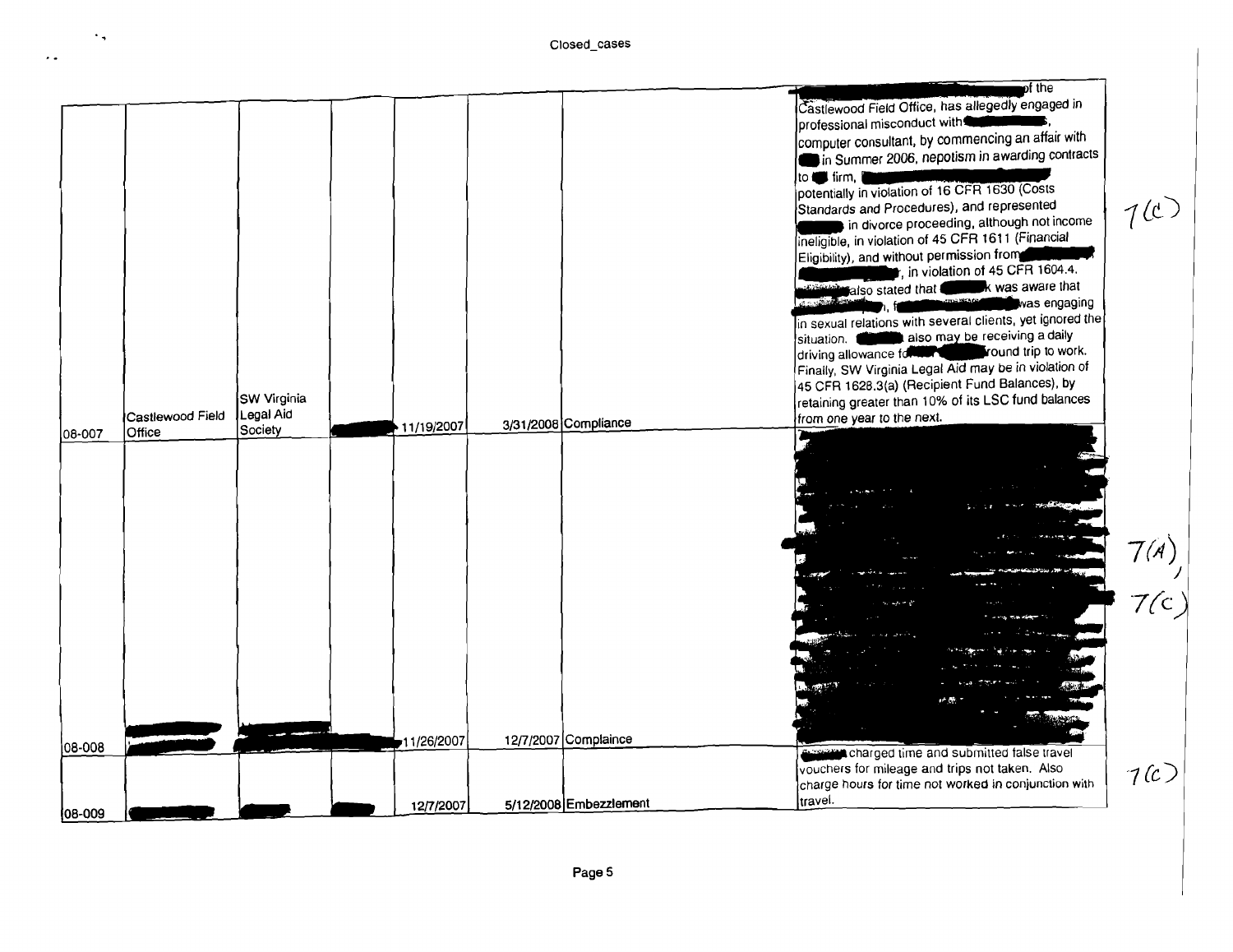$\mathcal{F}_{\mathbf{q}}$ 

 $\bullet$ 

|                  | Community Legal<br>Services of Mid-                                    |                                                     | 12/13/2007 |                 | 2/29/2008 Risk Assessment        | Anomalies in spending and part-time attorneys<br>, Office of Inspector General, was cc:                                                                                                                                                                                                                                                                                                                                                                                                                                                                                                                |           |
|------------------|------------------------------------------------------------------------|-----------------------------------------------------|------------|-----------------|----------------------------------|--------------------------------------------------------------------------------------------------------------------------------------------------------------------------------------------------------------------------------------------------------------------------------------------------------------------------------------------------------------------------------------------------------------------------------------------------------------------------------------------------------------------------------------------------------------------------------------------------------|-----------|
| 08-011           | Í Florida<br>Legal Aid of North                                        | Legal Aid of<br>North West                          |            |                 | 4/3/2008 Compliance              | on a letter dated 12/12/07 to<br>$\blacksquare$ thanking $\blacksquare$ for<br>from-<br>her letter of 11/26/07. The letter stated that the<br>program had investigated the issues raised in<br>letter and the program was satisfied that all staff<br>members acted appropriately.                                                                                                                                                                                                                                                                                                                     | 700       |
| $08 - 012$       | <b>West Texas</b>                                                      | Texas                                               | 1/16/2008  |                 |                                  |                                                                                                                                                                                                                                                                                                                                                                                                                                                                                                                                                                                                        |           |
| 08-013           | Legal Aid Society<br>of Columbus                                       | Legal Aid<br>Society of<br>∫Columbus                | 1/29/2008  |                 | 4/3/2008 Compliance              |                                                                                                                                                                                                                                                                                                                                                                                                                                                                                                                                                                                                        |           |
|                  | Florida Rural Legal Florida Rural                                      |                                                     | 1/29/2008  |                 | 4/3/2008 Compliance              | lv took.<br>Rivderside (                                                                                                                                                                                                                                                                                                                                                                                                                                                                                                                                                                               |           |
| 108-014          | Services<br>Inland Counties                                            | <b>Legal Services</b>                               |            |                 | 4/9/2008 Theft of case documents | three mail tubs filled with closed case files to review<br>at home. stook one bin into the house to work on<br>and left two bins in the car. Sometime during the<br>Inight, someone stole concar and took the two bins of<br>case files. PD recovered one bin left at the scene of<br>a an attempted vehicle theft. Someone who was<br>trying to steal another car was transferring a box of<br>the files to the car and left the box behind.                                                                                                                                                          | $7^{(c)}$ |
| 08-015<br>08-017 | Legal Services<br>Southern<br>lMinnesota<br>Regional Legal<br>Services | Southern<br>Minnesota<br>Regional Legal<br>Services | 3/18/2008  |                 | 8/21/2008 Compliance             | SMRLS had/has a relationship with Minnesota Legal<br>Services Coalition, a legal services organization<br>lengaged in work restricted by SMRLS. The<br>relationship was discovered in the IPA report.<br>SMRLS indicated it was severing its relationship with<br>MLSC but in a subsequent audit report, the<br>relationship appeared to show up again. Also<br>SMRLS was to transfer assets to MLSC or Mid-<br>Minnesota Legal Assistance, but there is no<br>documentation in the records reviewed by the IPA<br>that approval was granted by LSC to do so.<br>Theft of petty cash. Program suspects |           |
|                  | Legal Aid of                                                           | LAN                                                 | 3/26/2008  | 3/28/2008 Theft |                                  |                                                                                                                                                                                                                                                                                                                                                                                                                                                                                                                                                                                                        | 7(C)      |
| 108-018          | Nebraska<br><b>Bay Area Legal</b>                                      |                                                     | 3/26/2008  |                 | 3/28/2008 Loss of funds          | Client gave check for \$664.98 for deposit into<br>client trust funds which brought the balance to<br>\$2659.92. A week later, client was given a check for<br>\$2659.92. BALS was notified by bank that \$664.98<br>check was NSF. BALS reimbursed funds with non-<br>LSC funds.                                                                                                                                                                                                                                                                                                                      |           |
| 08-019           | Services                                                               | <b>BALS</b>                                         |            |                 |                                  |                                                                                                                                                                                                                                                                                                                                                                                                                                                                                                                                                                                                        |           |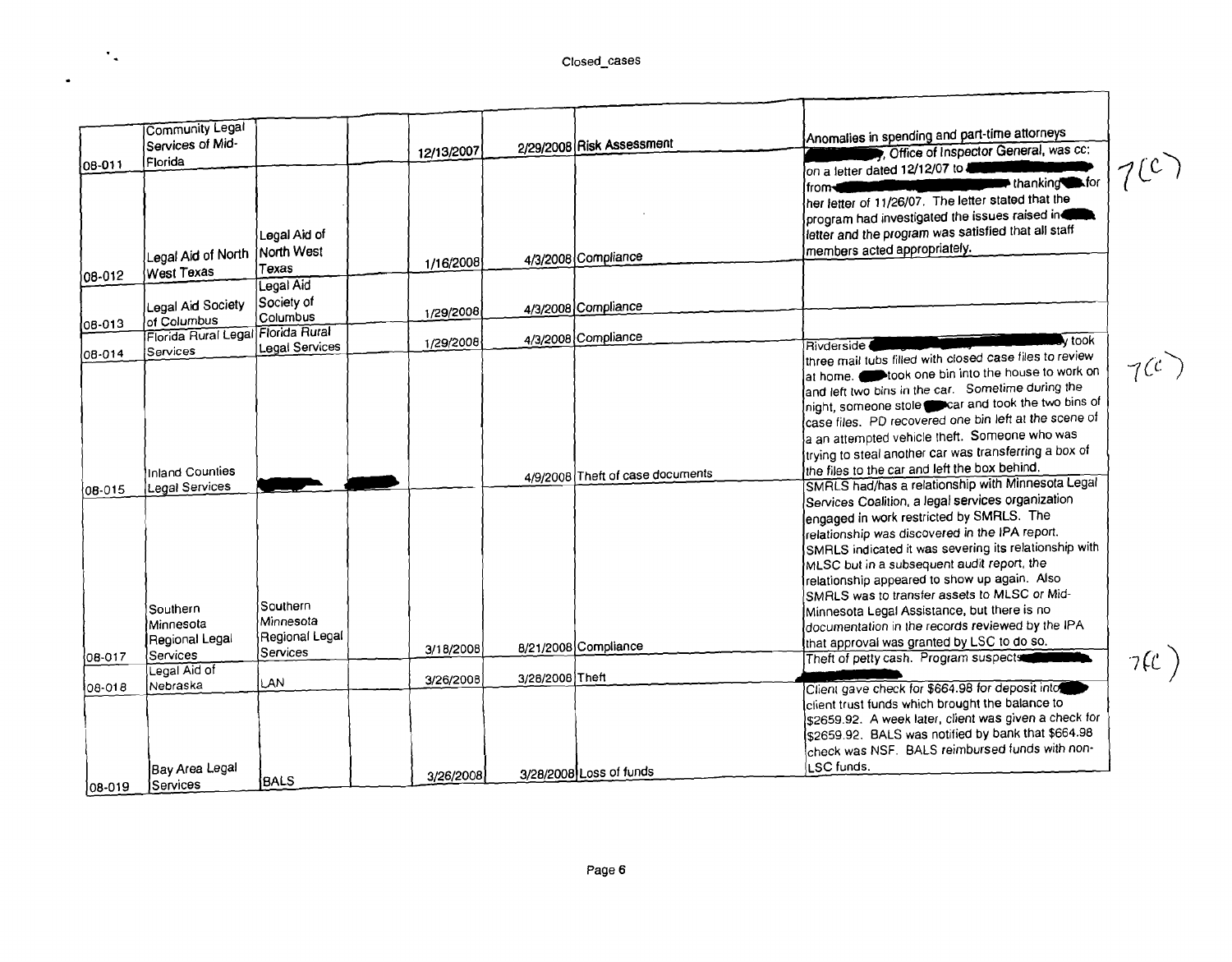**11".** 

 $\frac{1}{2} \frac{1}{2} \frac{1}{2}$  ,  $\frac{1}{2}$ 

|         |                            |                        |           |                   |                             | $7-16-2007 -$ On this date at approximately Figure Five.            |
|---------|----------------------------|------------------------|-----------|-------------------|-----------------------------|---------------------------------------------------------------------|
|         |                            |                        |           |                   |                             | two laptop computers and their docking stations were                |
|         |                            |                        |           |                   |                             | stolen from CJLS. CJLS estimates the time of the                    |
|         | Central Jersey             |                        |           |                   |                             | theft based on the activation of their alarm system.                |
|         | Legal Services,            | <b>CJLS</b>            | 4/10/2008 |                   | 4/10/2008 Theft of property | Ptoactive investigation to assess fraud and thefts and              |
| 08-021  | Inc.                       |                        |           |                   |                             | grantee programs.                                                   |
|         | <b>Fraud Vulnerability</b> |                        | 4/16/2008 | 9/30/2008 Project |                             | After reviewing OCE report, decision was made to                    |
| 08-023  | Assessment                 | Various                |           |                   |                             | conduct follow up visit with program in light of fact               |
|         |                            |                        |           |                   |                             | that Audit unit is going their for ASR as well. Will                |
|         |                            |                        |           |                   |                             | follow up with program to see if actions program was                |
|         |                            |                        |           |                   |                             | required to take after the last OCE visit have been                 |
|         |                            |                        |           |                   |                             |                                                                     |
|         |                            |                        |           |                   |                             | implemented. Special attention to be paid to client                 |
|         |                            |                        |           |                   |                             | eligibility issue, where tribal members are at times                |
|         |                            | California             |           |                   |                             | ineligible when tribe distributes gaming revenues to                |
|         | California Indian          | Indian Legal           |           |                   | 8/21/2008 Compliance        | lits members.                                                       |
| 08-026  | Legal Services             | Services               | 4/22/2008 |                   |                             | states that OMLS is representing a client in a                      |
|         |                            |                        |           |                   |                             | divorce proceeding against who is allegedly                         |
|         |                            | Ocean                  |           |                   |                             | financially ineligible for representation by a legal                |
|         | Ocean Monmouth             | Monmouth               | 7/2/2008  |                   | 8/13/2008 Compliance        | service program. The client is                                      |
| 08-031  | Legal Services             | Legal Services         |           |                   |                             | alleged that Lone Star Legal Aid represented                        |
|         |                            |                        |           |                   |                             | $\blacktriangleright$ in eviction<br>and<br>a sa Tanzania           |
|         |                            |                        |           |                   |                             | proceedings although both appeared to be financially                |
|         |                            |                        |           |                   |                             | ineligible. alleged that Lone Star Legal Aid is                     |
|         |                            |                        |           |                   |                             | advising <b>Committee</b> to engage in defamtory actions            |
|         | <b>Emerson Court</b>       | Lone Star<br>Legal Aid | 7/23/2008 | 10/27/2008        |                             | against and Emerson Court.                                          |
| 108-033 | Apartments                 | Northeast New          |           |                   |                             |                                                                     |
|         | <b>FVA - Northeast</b>     |                        | 8/7/2008  | 9/22/2008         |                             | FVA - significant increases in office expenditures                  |
| 08-034  | New Jersey LSC             | Jersey LSC             |           |                   |                             | To inquire if OSC had any suggestions or                            |
|         |                            |                        |           |                   |                             | investigative programs or plans that can be used to                 |
|         |                            |                        |           |                   |                             | "test" whether persons are involved in prohibited                   |
|         |                            |                        |           |                   |                             | political activity. Can OSC recommend publicly-                     |
|         |                            |                        |           |                   |                             | available or even subscription databases that have                  |
|         |                            |                        |           |                   |                             | campaign information we can search by using names                   |
|         |                            |                        | 6/4/2008  | 8/21/2008 Project |                             | of employees and grantees?                                          |
| 108-035 | Hatch Act                  |                        |           |                   |                             | April 9, 2008 person(s) unknown to LSSCM entered                    |
|         | Legal Services of          |                        |           |                   |                             |                                                                     |
|         | South Central              |                        |           |                   |                             | and took a laptop computer from their Battle Creek<br>field office. |
| 36-901  | Michigan                   |                        | 8/18/2008 |                   | 8/19/2008 Theft of Property |                                                                     |
|         |                            |                        |           |                   |                             | <i><b>Imisappropriated</b></i>                                      |
|         |                            |                        |           |                   |                             | or misused program funds by renting a car for the                   |
|         |                            |                        |           |                   |                             | June 6, 2008 Board meeting but failed to attend the                 |
|         |                            |                        |           |                   |                             | meeting. did not return the car until June 19.                      |
|         | Indiana Legal              | lindiana Legal         |           |                   |                             | 2008. Enterprise Car Rental billed ILS for \$781.74 for             |
| 08-039  | Services                   | Services               | 8/28/2008 |                   | 8/28/2008 Compliance        | the rental.                                                         |
|         |                            |                        |           |                   |                             |                                                                     |

 $(\nabla)$ 

 $7(c)$ 

*7{C*